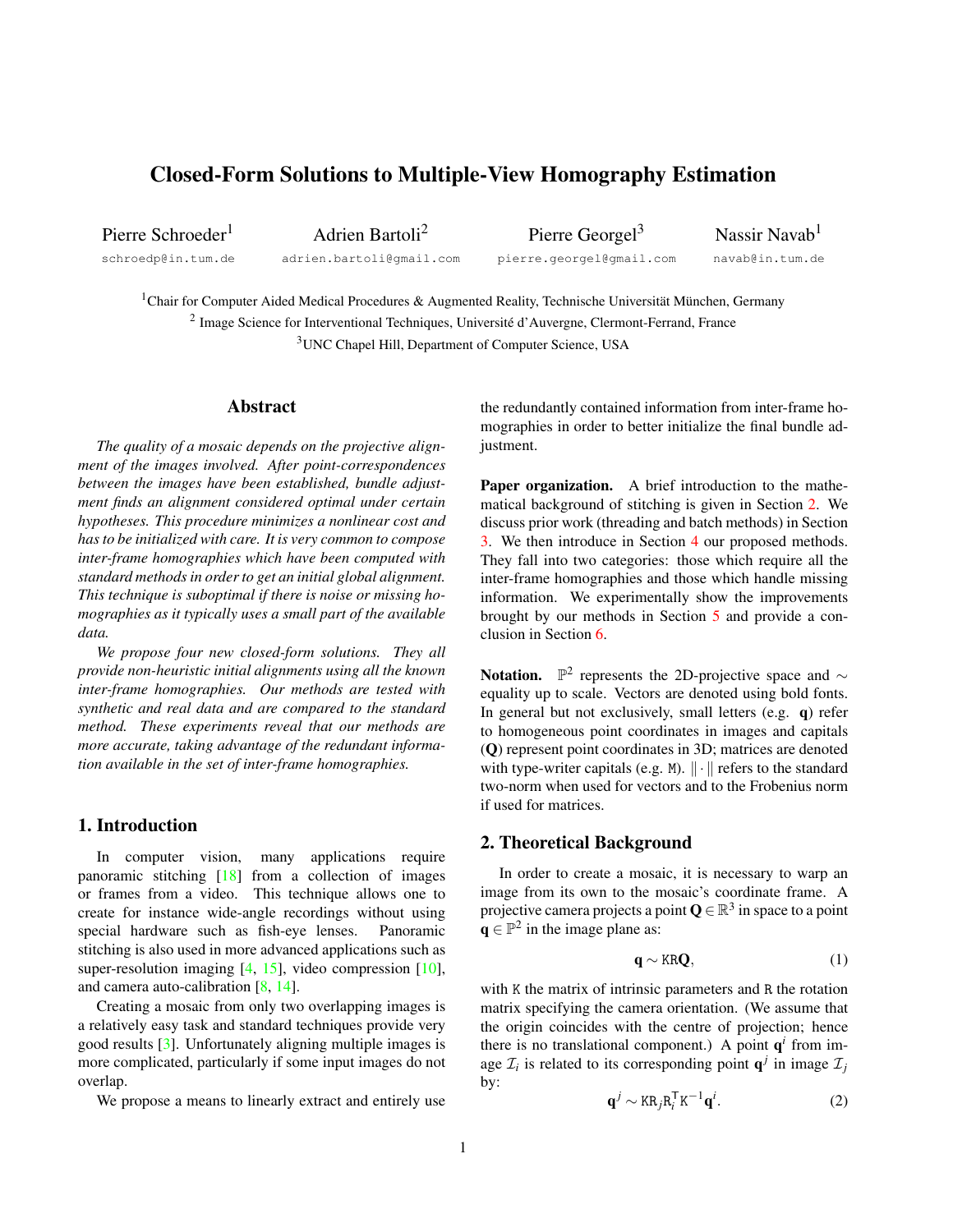<span id="page-1-4"></span>

<span id="page-1-1"></span>Figure 1. Sweep of images with a static center of projection C (no parallax): the real 3D point **Q** projects to  $q^i$  in image  $\mathcal{I}_i$  and its corresponding point  $\mathbf{q}^j$  in  $\mathcal{I}_j$ , but is not visible in  $\mathcal{I}_k$ .

This is illustrated in Figure [1.](#page-1-1) Thus, an inter-frame homography is given by

$$
H_{i,j} \sim P_j P_i^{-1}, \ \forall k : P_k \sim KR_k \tag{3}
$$

from which we derive the *consistency relationship*

<span id="page-1-2"></span>
$$
H_{i,j} \sim P_j P_k^{-1} P_k P_i^{-1} \sim H_{k,j} H_{i,k}.
$$
 (4)

A homography between two images can easily be estimated from point correspondences using standard procedures [\[9\]](#page-7-7). Assuming that the image points are perturbed by Gaussian noise, these methods provide Maximum Likelihood Estimates (MLE)  $\hat{H}_{i,j}$  for each overlapping pair of images  $(\mathcal{I}_i, \mathcal{I}_j)$ . These methods generally ignore the additional information from the remaining images in the set and under presence of noise the consistency relationship [\(4\)](#page-1-2) is violated, thus in general  $\hat{H}_{i,j} \nsim \hat{H}_{k,j} \hat{H}_{i,k}$ . That is to say, two images may align well to a reference image but may at the same time be badly aligned with each other.

In other words, aligning *n* images  $\mathcal{I}_1, \ldots, \mathcal{I}_n$  to a (real or virtual) reference image in order to create a mosaic, requires a set of homographies  $U_1, \ldots, U_n$  which by construction *consistently* aligns *all* images to a common reference frame. These global homographies respect the relationship:

<span id="page-1-3"></span>
$$
\mathbf{H}_{i,j} \sim \mathbf{U}_j \mathbf{U}_i^{-1}.\tag{5}
$$

As we assume an independent and identically distributed noise model for the image points, the optimal global homographies can be found by minimizing

$$
C_{\text{BA}}(\hat{\mathbf{q}}_1,\ldots,\hat{\mathbf{q}}_m,\hat{\mathbf{U}}_1,\ldots,\hat{\mathbf{U}}_n) = \sum_{z=1}^m \sum_{i=1}^n \delta_{z,i} d^2(\mathbf{q}_z^i,\hat{\mathbf{U}}_i \hat{\mathbf{q}}_z)
$$
 (6)

which represents the reprojection error and

$$
\delta_{z,i} = \begin{cases} 1 & \text{if } \mathbf{q}_z^i \text{ exists} \\ 0 & \text{otherwise.} \end{cases}
$$
 (7)

In order to solve this problem, one has to non-linearly optimize the cost [\[9\]](#page-7-7) which is then called Bundle Adjustment

(BA). The results of non-linear optimization though depend on the initialization parameters provided to the optimization algorithm [\[16\]](#page-7-8). The latter can only yield reasonable results if they are being run in a specific trust region in order to converge at all and a good initialization increases the probability that the algorithm converges to a better local minimum. Additionally, BA becomes quite resource intensive for larger problems and an initialization closer to the minimum which the algorithm will converge to may reduce the number of necessary iterations. We hereafter introduce four analytical batch methods which provide initial parameters for the bundle adjustment and make use of all known interframe homographies.

# <span id="page-1-0"></span>3. State of the Art

For this paper we suppose the image set topology graph known. The nodes of this graph consist of the images and its edges represent the known inter-frame homographies. The known homographies are the ones computed either with feature-based methods [\[3\]](#page-7-6) or direct methods [\[2\]](#page-7-9) between the input images.

### 3.1. Threading Type Methods

Threading methods treat the problem of finding an initialization based on local homographies as a searching algorithm and generally determine a reference image  $\mathcal{I}_r$  from the set of images. The coordinate frame of  $\mathcal{I}_r$  acts as the mosaic coordinate frame. Thus we see from Equation [\(5\)](#page-1-3) that the global homographies  $U_i$  which align each image  $\mathcal{I}_i$ to the mosaic are  $\forall i: U_i = H_{r,i}$  since  $U_r = I$ .  $\mathcal{I}_r$  is not chosen arbitrarily: it is either chosen as the image for which each homography to the other images in the set is known or, if such an image does not exist, the reference is chosen as an image with a maximum number of connections to other images in the image set topology. In the latter case, missing homographies must be hallucinated from known ones, following Equation [\(4\)](#page-1-2). More complex threading methods are based on finding paths in the topology graph. The corner stone of all threading methods is the cost they impose on edges and paths: Kang et al. accumulate the residual error [\[11\]](#page-7-10), Marzotto et al. impose constraints on the ratio of overlapping area and residual error [\[15\]](#page-7-2), and Verges-Llahi et al. and Bajramovic and Denzler use notion of uncertainty propagation for Structure from Motion (SfM) [\[20,](#page-7-11) [1\]](#page-7-12).

### 3.2. Batch Methods

Batch approaches find a global solution by linearly approximating the motion model. For instance, Govindu uses such an approach for SfM. In order to build a linear system, he uses quaternions [\[6\]](#page-7-13) or Lie algebra [\[7\]](#page-7-14).

Trying to solve a similar SfM problem, Sturm [\[17\]](#page-7-15) uses homographies induced by planes as input. In order to com-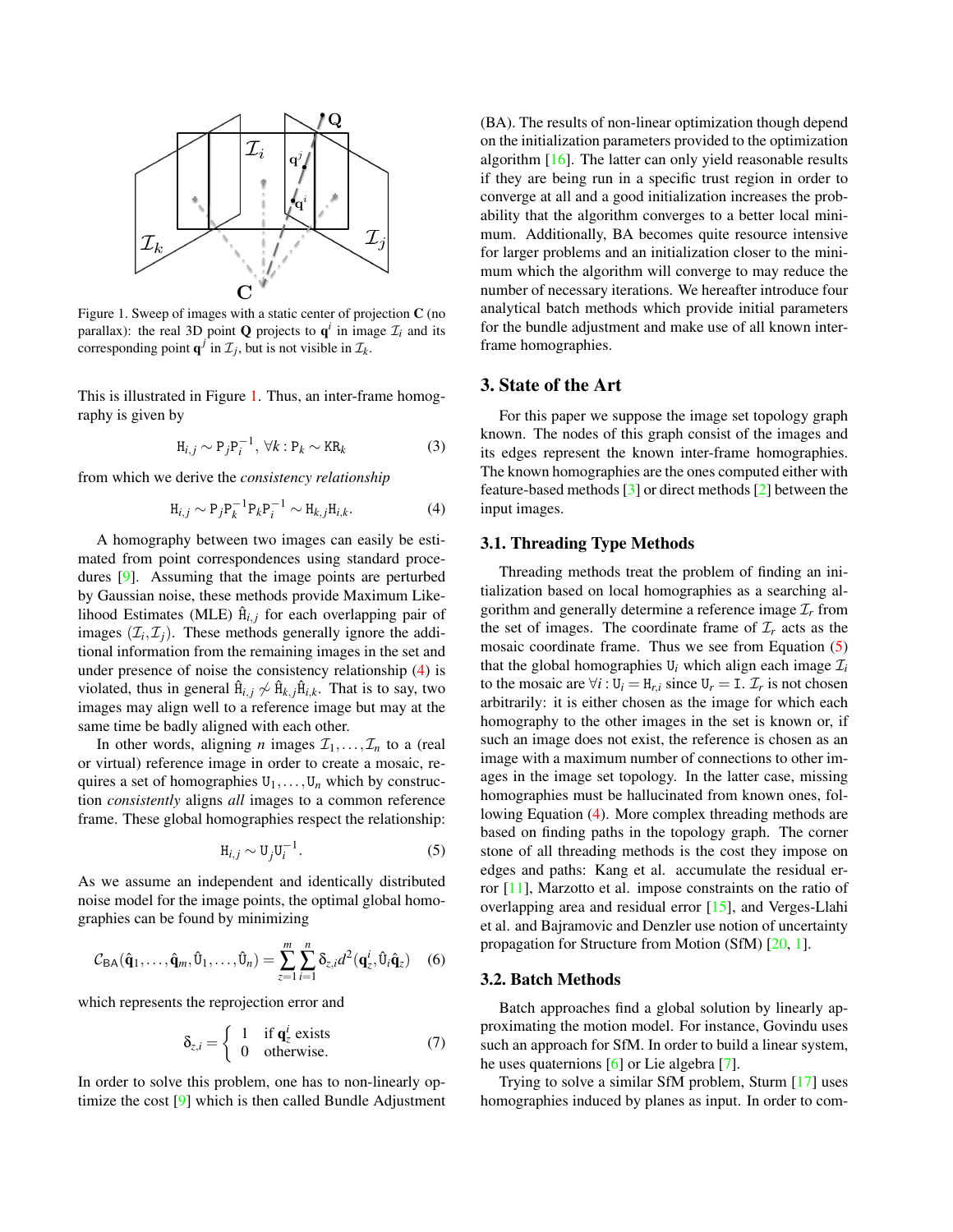<span id="page-2-6"></span>pute the initial rotation and translation for his nonlinear optimization, he uses a factorization based approach which suffers from the missing data problem, which he solves by averaging known rotations. Zelnik-Manor and Irani [\[21\]](#page-7-16) combine inter-frame homography estimates and multi-view subspace constraints derived from the underlying 3D-planar structures to increase the accuracy of the computed global homographies.

Malis and Cipolla [\[14\]](#page-7-5) impose the constraints in collineation matrices of a planar structure in multiple views for efficient camera self-calibration, mosaicing, and reconstruction in order to reduce geometric errors.

Contrarily to the problem we tackle in this paper, previous works use other constraints, as they additionally assume that the camera translation does not vanish between the different images.

# <span id="page-2-0"></span>4. Proposed Closed-Form Solutions

In order to build the linear system which is to be solved in Section [4.2](#page-2-1) and [4.3,](#page-3-1) we require the homographies to represent a group with respect to standard matrix multiplication which is created in Section [4.1.](#page-2-2)

# <span id="page-2-2"></span>4.1. A Non-Homogeneous Group for Full-Rank Homographies

Our proposed methods require one to resolve the nonuniform scaling of the homographies. As homographies are represented by invertible square matrices, we normalize them so that  $\forall H : \det(H) = 1$  by dividing H by  $\sqrt[3]{\det(H)}$ . As a consequence it makes them be part of the special linear group  $SL_3$  in regard to standard matrix multiplication:

$$
\bullet \text{ Closure } \forall A, B \in \mathbb{SL}_3:
$$

$$
\det(AB) = \det(A)\det(B) = 1 \Rightarrow AB \in \mathbb{SL}_3. \tag{8}
$$

- Associativity follows immediately from associativity of matrix multiplication and from closure.
- Identity Element is I, since  $\det(I) = 1 \Rightarrow I \in SL_3$ .
- Inverse Element

$$
\forall \mathbf{A} \in \mathbb{SL}_3 : \det(\mathbf{A}^{-1}) = \det(\mathbf{A})^{-1} = 1. \tag{9}
$$

This solves the scaling issue. A similar idea was used in [\[14\]](#page-7-5) to normalize the supercollineation matrix. Hence, imposing this normalization for each and every inter-frame homography allows us to rewrite equation [\(5\)](#page-1-3) as a strict equality

<span id="page-2-3"></span>
$$
\mathbf{H}_{i,j} = \mathbf{U}_j \mathbf{U}_i^{-1}.
$$
\n(10)

This normalization of the homographies is absolutely mandatory in order to derive the following closed-form solutions.

### <span id="page-2-1"></span>4.2. Full Data Solutions

For the next two methods we suppose that all inter-frame homographies are known, hence the "full data" denomination.

# 4.2.1 Full Data SVD (SVD)

Since all  $H_{i,j}$  are known, we can rewrite  $(10)$  to

$$
\forall i, j: \mathbf{H}_{i,j} - \mathbf{U}_j \mathbf{U}_i^{-1} = 0 \tag{11}
$$

for the noise free case. In presence of noise the estimated  $\hat{U}_i$ should minimize the cost

<span id="page-2-4"></span>
$$
\mathcal{C}_{\mathsf{FDS}}(\hat{\mathbf{U}}_1,\ldots,\hat{\mathbf{U}}_n) = \sum_{i=1}^n \sum_{j=1}^n \left\| \mathbf{H}_{i,j} - \hat{\mathbf{U}}_j \hat{\mathbf{U}}_i^{-1} \right\|^2.
$$
 (12)

We additionally introduce  $\hat{\mathbf{U}}_i^{t-1} = \hat{\mathbf{U}}_i^{-1}$ , leading to the matrix form for the cost

$$
\mathcal{C}_{\text{FDS}}(\hat{\mathcal{U}}, \hat{\mathcal{U}}') = ||\mathcal{H} - \hat{\mathcal{U}}\hat{\mathcal{U}}^{\prime \top}||^2, \tag{13}
$$

with

$$
\hat{\mathcal{U}} = [\hat{\mathbf{U}}_1^\top \dots \hat{\mathbf{U}}_n^\top]^\top, \quad \hat{\mathcal{U}}' = [\hat{\mathbf{U}}_1'^{-1} \dots \hat{\mathbf{U}}_n'^{-1}], \tag{14}
$$

$$
\mathcal{H} = \left[ \begin{array}{ccc} \mathbf{H}_{1,1} & \dots & \mathbf{H}_{n,1} \\ \vdots & \ddots & \vdots \\ \mathbf{H}_{1,n} & \dots & \mathbf{H}_{n,n} \end{array} \right].
$$
 (15)

We know from equation [\(12\)](#page-2-4) that  $H$  is of rank 3 theoretically since H is a product of  $\hat{U} \hat{U}^T$ . The best least squares approximation rank 3 matrix of the noisy  $H$  is obtained via its Singular Value Decomposition (SVD). This observation is similar to the one achieved by Tomasi and Kanade in the seminal paper on factorization [\[19\]](#page-7-17). Using the SVD  $(U\Sigma V^T \stackrel{SVD}{\leftarrow} \mathcal{H})$  we obtain a solution for  $\hat{\mathcal{U}}$  which is contained in the three columns of  $U\sqrt{\Sigma}$  corresponding to the three smallest singular values.  $\hat{\mathcal{U}}'$  would then be the three columns of  $\sqrt{\Sigma V}$  corresponding to the three smallest singular values, but we only keep  $\hat{U}$ .

This is a major drawback of FDS since we cannot guarantee that  $\hat{U}$ <sup>*'*</sup> is composed of the block by block inverse of the matrices in  $\hat{\mathcal{U}}'$  as we originally wanted to in [\(10\)](#page-2-3).

### 4.2.2 Full Data Eigenvector (FDE)

In the noise free case, each  $U_k$  is contained in any  $H_{i,k}$  and hence

<span id="page-2-5"></span>
$$
\forall k \in \{1, \dots, n\} : \sum_{i=1}^{n} \mathbf{H}_{i,k} \mathbf{U}_i = \sum_{i=1}^{n} \mathbf{U}_k \mathbf{U}_i^{-1} \mathbf{U}_i = n \mathbf{U}_k. \tag{16}
$$

In order to best approximate this relationship in the noisy case we propose to minimize the cost

$$
\mathcal{C}_{\mathsf{FDE}}(\hat{\mathbf{U}}_1,\ldots,\hat{\mathbf{U}}_n) = \sum_{k=1}^n \left\| n \hat{\mathbf{U}}_k - \sum_{i=1}^n \mathbf{H}_{i,k} \hat{\mathbf{U}}_i \right\|^2, \qquad (17)
$$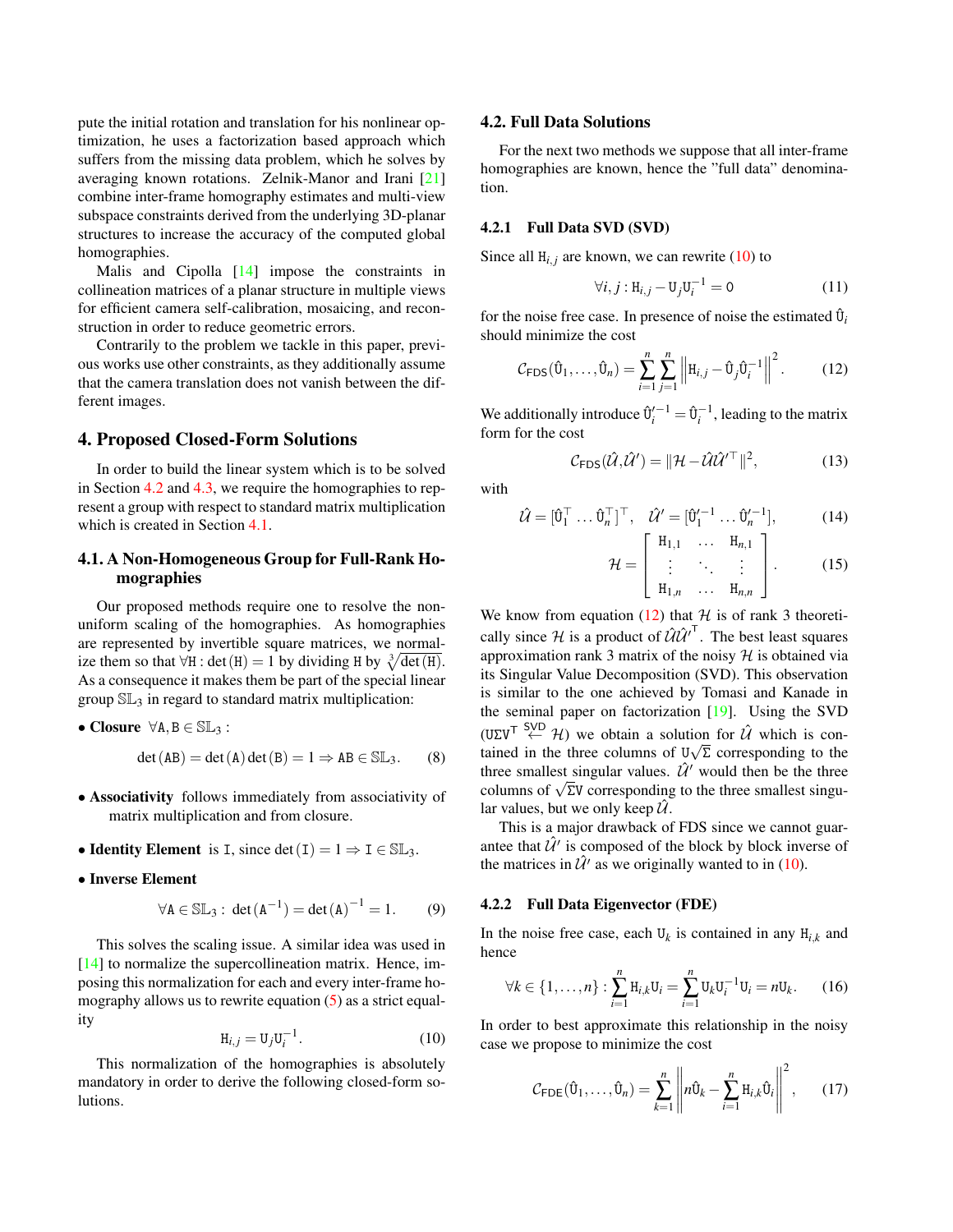which can be rewritten as

$$
C_{\text{FDE}}(\hat{\mathcal{U}}) = ||\mathcal{H}\hat{\mathcal{U}} - n\hat{\mathcal{U}}||^2 \text{ s.t. } \hat{\mathcal{U}}^{\text{T}}\hat{\mathcal{U}} = \mathbf{I}. \qquad (18)
$$

Thus, the theoretical problem is to find the three eigenvectors  $\lambda_a, \lambda_b, \lambda_c$  of H with eigenvalues equal (in practice, close) to *n* which provides a solution  $\hat{\mathcal{U}} = \begin{pmatrix} \lambda_a & \lambda_b & \lambda_c \end{pmatrix}$ . In practice however, due to numerical instability, the eigenvectors might not be real. We therefore use another means to solve the problem.

The solution  $\hat{U}$  is in the null space of  $(\mathcal{H} - nI)$ . We can again use the SVD, since it gives the best approximation in a least squares sense of the null space under the constraint that  $\hat{\mathcal{U}}^{\top} \hat{\mathcal{U}} = I$ . Let  $\mathbf{v}_{a'}, \mathbf{v}_{b'}, \mathbf{v}_{c'}$  be the singular vectors associated to the smallest singular values of  $(H - nI)$ . They provide the global minimum of  $C_{\text{FDE}}$  with  $\mathbf{v}_{a}$ ,  $\mathbf{v}_{b}$ ,  $\mathbf{v}_{c}$ , being orthonormal. Our global alignment will be  $\hat{\mathcal{U}} = [\mathbf{v}_{a'} \, \mathbf{v}_{b'} \, \mathbf{v}_{c'}].$ (See appendix for proof.)

Unfortunately both methods are unable to handle missing inter-frame homographies. This requires a mechanism which composes missing homographies from known ones in order to cope with such a situation. This is not desirable as it requires the preceding step of iteratively finding compositions for the unknown homographies and additionally one might argue about its theoretical justification.

#### <span id="page-3-1"></span>4.3. Missing Data Solutions

From now on we relax the constraint on the full-data and the need for hallucination and present two methods which handle the missing data issue implicitly.

### 4.3.1 Locally Scaled Homographies (LSH)

Our third method we propose can be considered as a generalization of the FDE solution as it extends equation [\(16\)](#page-2-5) to cope with missing homographies. Each inter-frame homography H*i*,*<sup>k</sup>* is re-scaled depending on the interconnectivity of each image *k*. This re-weighting is done as follows:

$$
\forall k \in \{1 \dots n\} : \mathbf{U}_k = \frac{1}{\zeta_k} \sum_{i=1}^n \gamma_{i,k} \mathbf{H}_{i,k} \mathbf{U}_i \tag{19}
$$

with  $\gamma_{i,j} = \begin{cases} 1 & \text{if } H_{i,j} \text{ is known} \\ 0 & \text{otherwise} \end{cases}$  and  $\zeta_k =$ *n* ∑ *i*=1 γ*i*,*k* . We propose the cost function

$$
\mathcal{C}_{\text{LSH}}(\hat{\mathbf{U}}_1,\ldots,\hat{\mathbf{U}}_n) = \sum_{k=1}^n \left\| \hat{\mathbf{U}}_k - \frac{1}{\zeta_k} \sum_{i=1}^n \gamma_{i,k} \mathbf{H}_{i,k} \hat{\mathbf{U}}_i \right\|^2.
$$
 (20)

The construction of matrix

$$
S = \begin{pmatrix} \frac{\gamma_{1,1}}{\zeta_1} H_{1,1} & \dots & \frac{\gamma_{n,1}}{\zeta_1} H_{n,1} \\ \vdots & \ddots & \vdots \\ \frac{\gamma_{1,n}}{\zeta_n} H_{1,n} & \dots & \frac{\gamma_{n,n}}{\zeta_n} H_{n,n} \end{pmatrix}
$$
(21)

allows us to rewrite the cost in matrix form as

$$
C_{\text{LSH}}(\hat{\mathcal{U}}) = ||\mathcal{S}\hat{\mathcal{U}} - \hat{\mathcal{U}}||^2 = ||(\mathcal{S} - \mathbf{I})\hat{\mathcal{U}}||^2. \tag{22}
$$

The problem is to minimize  $C_{LSH}(\hat{U})$  under the constraint that  $\hat{U}^T \hat{U} = I$ . This is solved using the singular value decomposition  $U\Sigma V^{T} \stackrel{\text{SVD}}{\leftarrow} (\mathcal{S} - I)$  which provides the three columns of  $\hat{U}$  as the three right singular vectors of  $(S - I)$ associated to the smallest singular values since  $\hat{U}$  is in the null space of  $(S - I)$  and as stated before the SVD gives the best approximation.

#### 4.3.2 Globally Scaled Homographies (GSH)

The cost function  $C_{LSH}$  has two drawbacks. First, homographies connecting an image for which a high number of homographies are known have a stronger influence on the cost than the images for which only few homographies are known. Second, we know that  $H_{k,k} = I$  and therefore should not be used in the cost function, biasing the weighting.

Thus, we alter equation  $(16)$  with a slightly different weighting. Instead of scaling the term containing the local homographies, we scale the term with the global homographies to get:

$$
\forall k \in \{1,\ldots,n\} : \mathbf{U}_k + \sum_{i=1,i \neq k}^n \gamma_{i,k} \mathbf{H}_{i,k} \hat{\mathbf{U}}_i = \zeta_k \mathbf{U}_k, \qquad (23)
$$

so that each known  $H_{i,j}$  uniformly influences the cost. We then get the cost function:

$$
\mathcal{C}_{\text{GSH}}(\hat{\mathbf{U}}_1,\ldots,\hat{\mathbf{U}}_n) = \sum_{k=1}^n \left\| (\zeta_k - 1)\hat{\mathbf{U}}_k - \sum_{i=1, i \neq k}^n \gamma_{i,k} \mathbf{H}_{i,k} \hat{\mathbf{U}}_i \right\|^2 \tag{24}
$$

in which this weighting is corrected according to the preceding arguments. We build the matrix

$$
\mathcal{G} = \begin{pmatrix}\n(1 - \zeta_1) \mathbf{I} & (\gamma \mathbf{H})_{2,1} & \dots & (\gamma \mathbf{H})_{n,1} \\
(\gamma \mathbf{H})_{1,2} & (1 - \zeta_2) \mathbf{I} & & \vdots \\
\vdots & \vdots & \ddots & \vdots \\
(\gamma \mathbf{H})_{1,n} & \dots & (\gamma \mathbf{H})_{n-1,n} & (1 - \zeta_n) \mathbf{I}\n\end{pmatrix} (25)
$$

and rewrite

$$
C_{\text{GSH}}(\hat{\mathcal{U}}) = ||\mathcal{G}\hat{\mathcal{U}}||^2.
$$
 (26)

The problem is to minimize  $C_{\text{GSH}}(\hat{U})$  under the constraint  $\hat{U}^{\mathsf{T}}\hat{U} = I$ . Again the three right singular vectors associated with the 3 smallest singular values of  $G$  provide a solution for the three columns of  $\hat{U}$ .

### <span id="page-3-0"></span>5. Experiments

In order to compare the different methods we are interested in certain statistical values which are described below.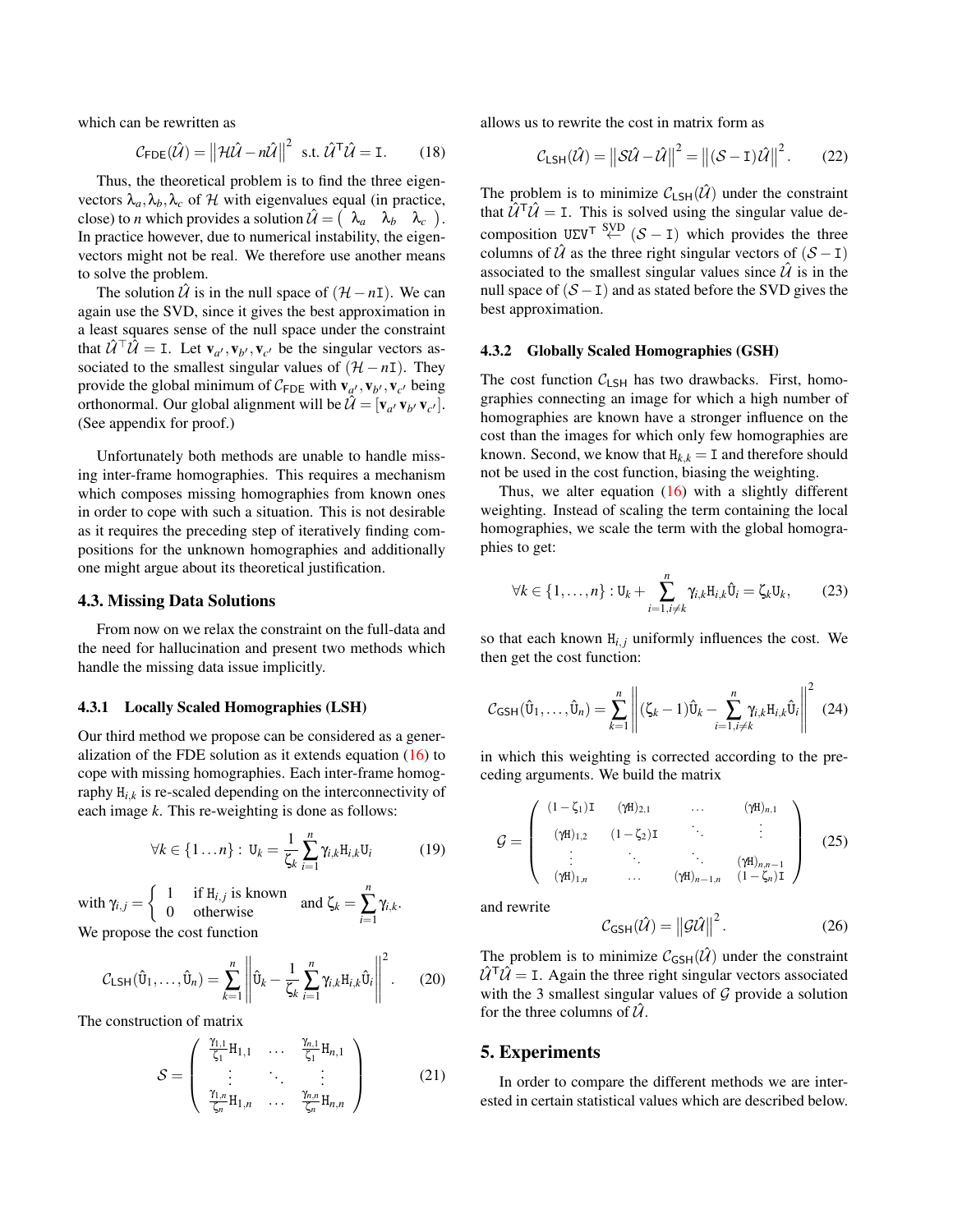<span id="page-4-0"></span>As a measure for quality of the estimation of homographies we used the Root Mean Squared Residual (RMSR):

$$
\epsilon = \min_{\mathbf{\hat{q}}_1,\dots,\mathbf{\hat{q}}_m} \sqrt{\frac{\sum_{z=1}^m \sum_{i=1}^n \delta_{z,i} d^2(\mathbf{q}_z^i, \mathbf{U}_i \mathbf{\hat{q}}_z)}{\sum_{z=1}^m \sum_{i=1}^n \delta_{z,i}}},\tag{27}
$$

which we evaluated for each method before the bundle adjustment  $\tilde{\epsilon}$  and afterwards  $\hat{\epsilon}$ . For the synthetic experiments we compared the final alignment based on the noisy projections with the noise-free data. To do so, we introduced and computed

$$
\hat{\eta} = \frac{\sum_{r=1}^{n} \sum_{i=1}^{n} \sum_{z=1}^{4} d(\mathbf{p}_z, \mathbf{U}_r \mathbf{U}_i^{-1} \hat{\mathbf{U}}_i \hat{\mathbf{U}}_r^{-1} \mathbf{p}_z)}{4n^2}
$$
(28)

with  $\mathbf{p}_1,\ldots,\mathbf{p}_4$  being the corners of the image borders. We aligned the exact and estimated homographies to the same reference image  $\mathcal{I}_r$  and computed the distance between the exact and estimated image corners, then we took the mean in regard of the number of images and corners. The purpose of  $\hat{\eta}$  was to compare the performance of each method to the ground truth data without considering the number of points visible in an image. The RMSR itself could miss a drift of multiple estimated images in the same direction, which was the reason to look for an additional measure. At this point, it is once more pointed out explicitly, that  $\hat{\eta}$  does not have a direct statistical meaning! It only helps to identify which alignment visually reflects the ground truth better.

#### 5.1. Implementation Details

An implementation of the proposed methods in Matlab served for the experiments. For the synthetic tests each sample was created following the steps hereafter. First we generated about  $10<sup>4</sup>$  normally distributed 3D points around the camera center. For the viewer those points are uniformly distributed around the static camera center. Then we randomly picked *n* rotations  $R_1, \ldots, R_n$  to simulate different views for the camera. Simulating a camera mounted on a tripod we used only pitch  $ρ ∈ [-α; α]$  and yaw  $θ ∈ [-α; α]$ rotations. A small  $α$  avoids that the views create images for which the geometric transform of a point from one image to the other will produce points at infinity. Afterwards these points and rotations are used to generate the images while projecting the points to finite projective planes with a surface of  $640 \times 480$  pixels (the images) and adding some Gaussian noise with standard deviation  $\sigma$  to the projected points.

Knowing the exact point correspondences between the images we then estimated the homography  $H_{i,j}$  for each pair of images  $(\mathcal{I}_i, \mathcal{I}_j)$  with sufficiently overlapping regions using the DLT [\[9\]](#page-7-7) as implemented by Kovesi [\[12\]](#page-7-18). This has been followed by a non-linear optimization in order to find the MLE for the homography in question. Additionally, we required a minimum number of 20 point correspondences

between both images. This number had been chosen arbitrarily but helped preserving a certain stability of the homographies when we added noise to the points. For the bundle adjustment we used a sparse Levenberg-Marquardt implemented in Matlab.

# 5.2. Synthetic experiment

We ran experiments on 15 different levels of Gaussian noise  $\sigma \in [0.1; 1.5]$  in steps of  $\Delta \sigma = 0.1$  pixels. Each experiment consisted of 100 random runs. We used a setup composed of  $n = 50$  images and the maximum camera rotation had been fixed to  $\alpha = \pi/8$ . This setup produced significant projective transformation (Figure [3\)](#page-5-0).

In average an image was connected to 9 other images.  $83.5\% \pm 7.4$  of the overal inter-frame homographies were missing, and  $70\% \pm 18.0$  of the connections to the reference image needed to be hallucinated.

Taking a look at the RMSR before the bundle adjustment (Figure  $2(a)$ ), it turns out that our methods found initializations with a lower RMSR than the standard method did. FDS and FDE brought improvements but could not reach initializations as good as they have been achieved by LSH and GSH. More important though is to see in Figure [2\(b\)](#page-5-2) the fact that after the bundle adjustment the RMSR could in our experiments be lowered by initializing with our methods instead of the Threading. Again – even though it might not be well visible in the figure – both methods GSH and LSH achieved the lowest  $\hat{\epsilon}$ .

Figure  $2(c)$  shows the distribution of the relative RMSR in terms of the RMSR achieved by the standard method, both after the bundle adjustment. That is to say, the distribution of each sample's  $\hat{\epsilon}/\hat{\epsilon}_{\text{Threading}}$ . The figure illustrates clearly that all of the proposed solutions initialized the bundle adjustment so that latter converged to a significantly smaller minimum of  $C_{BA}$  than it did initialized with the standard method in most of the cases.

Furthermore  $2(d)$  visualizes that our methods not only allowed to find a lower local minimum during the optimization, but that the estimated alignment found a solution which better reflected the noise-free data source.

The idea of what  $\hat{\eta}$  should penalize is shown in Figure [3.](#page-5-0) The plots show the projections of the frameborders in the same reference frame for different initializations. In the upper left corner of each sub-figure the difference between each method is visible. It is clear that the bundle adjustment did not recover from the bad initilization provided by the threading, but did so using our batch methods.

### 5.3. Real Data Experiments

For the real data experiments a video sequence of  $n =$ 167 undistorted frames with a resolution of  $640 \times 480$  pixels has been used. The images have been aligned using SIFT features [\[13\]](#page-7-19) which had been robustly matched using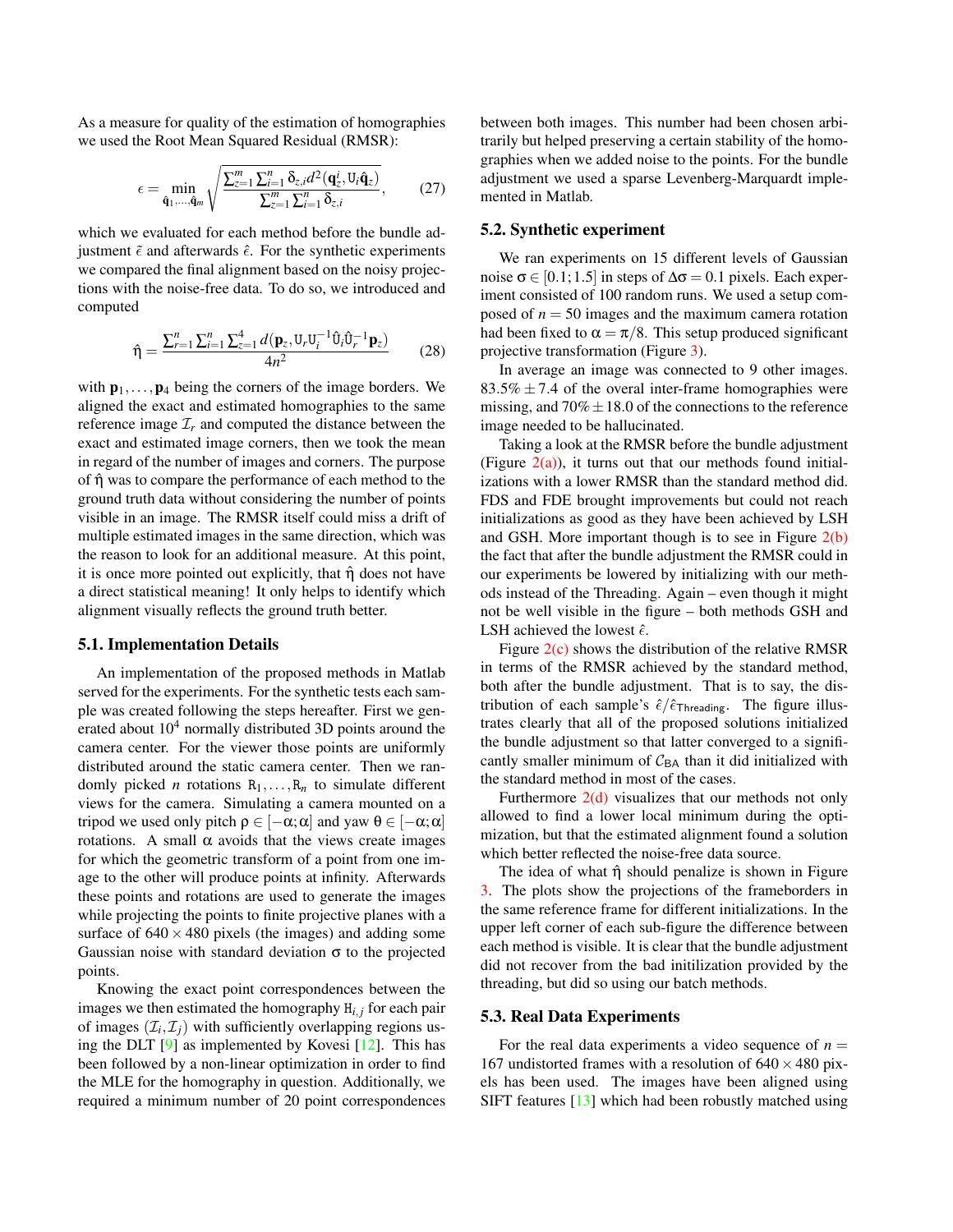<span id="page-5-1"></span>

(a) RMSR vs. noise before bundle adjustment



<span id="page-5-2"></span>(b) RMSR vs. noise after bundle adjustment



<span id="page-5-3"></span>

<span id="page-5-4"></span>Figure 2. Results of synthetic experiment



<span id="page-5-0"></span>Figure 3. Mosaics of frameborders computed with different initializations.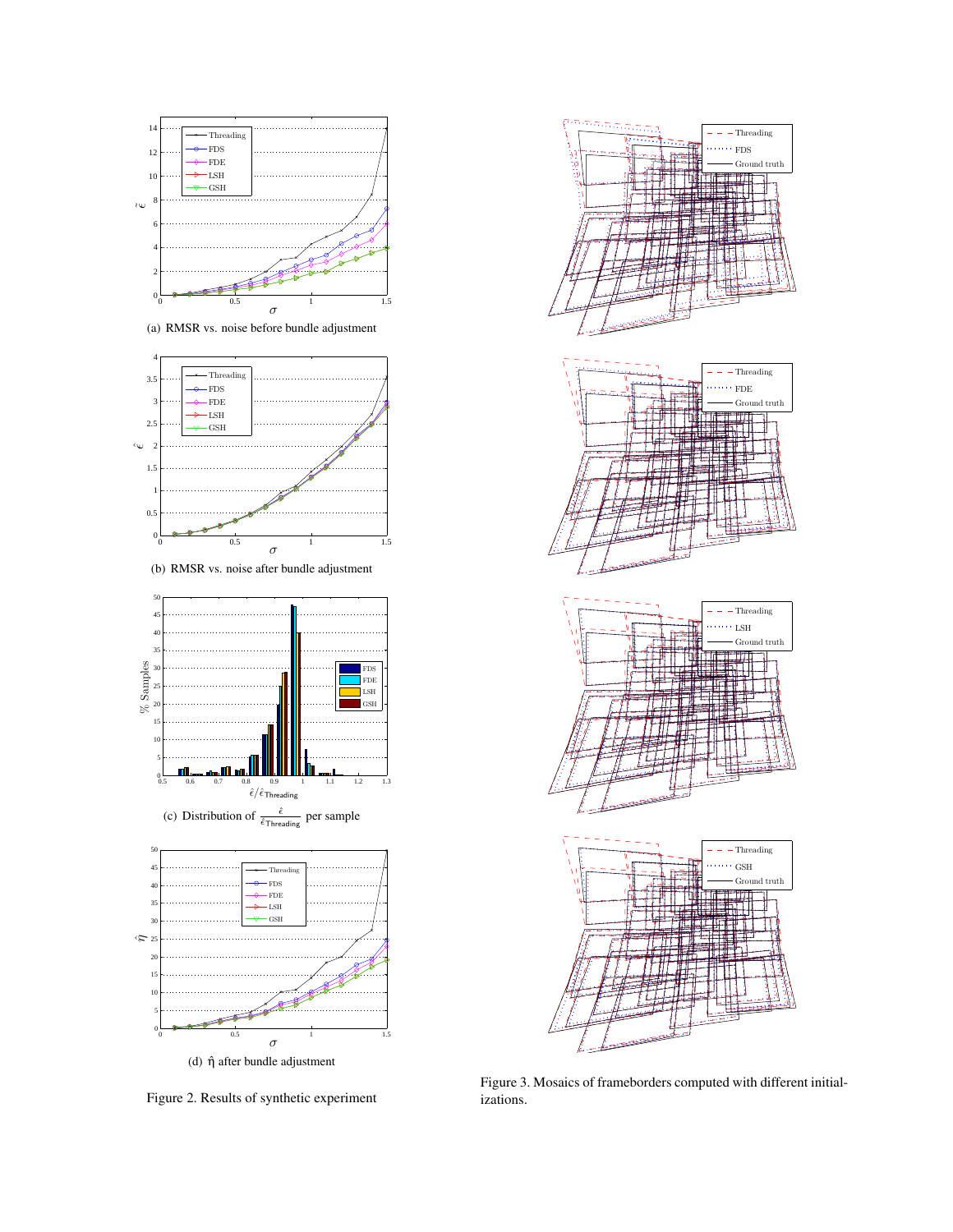<span id="page-6-3"></span>

Figure 4. Mosaic of the real experiment composed of each tenth frame of the video sequence. The bundle adjustment was initialized with homographies computed with GSH.

<span id="page-6-1"></span>RANSAC [\[5\]](#page-7-20). 46.56% of the homographies failed to be estimated and 20.36% of the homographies to the reference image couldn't be computed. In average an image was connected to  $89 \pm 48$  $89 \pm 48$  $89 \pm 48$  other images. Figure 4 depicts the results using GSH.

Comparing the RMSR after the bundle adjustment the real data produced

$$
\begin{aligned}\n\hat{\epsilon}_{\text{FDS}}/\hat{\epsilon}_{\text{Threading}} &= 1.0009 \\
\hat{\epsilon}_{\text{FDE}}/\hat{\epsilon}_{\text{Threading}} &= 0.9979 \\
\hat{\epsilon}_{\text{LSH}}/\hat{\epsilon}_{\text{Threading}} &= 0.9980 \\
\hat{\epsilon}_{\text{GSH}}/\hat{\epsilon}_{\text{Threading}} &= 0.9980.\n\end{aligned}
$$

That is to say, every of our proposed methods but FDS found an initialization with which the optimization achieved a smaller minimum of  $C_{BA}$  in this experiment.

Even though it is impossible to determine the ground truth in real examples as for the one denoted here, an overlay of the plots of the frameborders found with different initialization methods reveals, that the impact of the different methods can visually be bigger as one might expect it to be after considering the RMSR only (either relative or absolute). In Figure [5](#page-6-2) the plots of the frameborders found after



<span id="page-6-2"></span>Figure 5. Overlay of frame borders found with Threading versus GSH after BA. The borders of the reference frames (upper right) align well. At the other extremity (lower left) discrepancies of several pixels can be seen.

the BA initialized once with the threading solution and once with GSH are overlaid and aligned to the same image's reference frame. At the bottom of the plot one may notice the discrepancies between the differently detected alignments which differ from each other by some pixels.

In regard to the observation made during the synthetic experiment concerning the Mean Reprojected Image Corner Distance, one can suppose that the results yielded by GSH better reflect the ground truth. To what extent and if this is really the case at all can unfortunately not be verified for real examples.

# <span id="page-6-0"></span>6. Conclusion

We proposed four non-heuristic analytical methods intended to find an initialization, based on inter-frame homographies, for bundle adjustment. We compared these four methods with the standard technique of homography threading and investigated their behavior under the influence of noise and missing data.